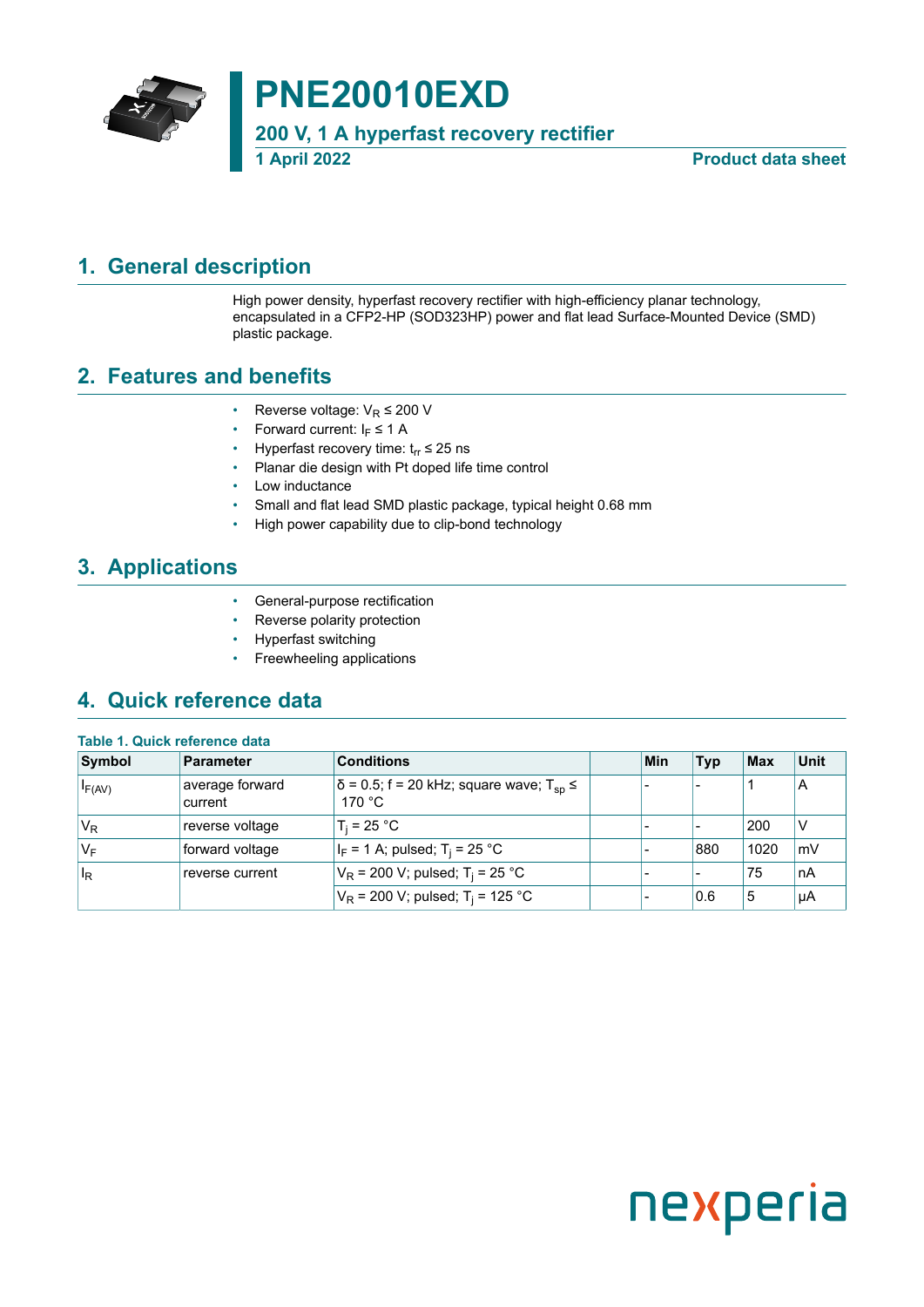### <span id="page-1-1"></span><span id="page-1-0"></span>**5. Pinning information**

|     | <b>Table 2. Pinning information</b> |                    |                                            |                       |  |  |  |  |  |
|-----|-------------------------------------|--------------------|--------------------------------------------|-----------------------|--|--|--|--|--|
| Pin | Symbol                              | <b>Description</b> | <b>Simplified outline</b>                  | <b>Graphic symbol</b> |  |  |  |  |  |
|     | К                                   | cathode            |                                            |                       |  |  |  |  |  |
| 2   | A                                   | anode              |                                            |                       |  |  |  |  |  |
|     |                                     |                    | Transparent top view<br>CFP2-HP (SOD323HP) | 006aab040             |  |  |  |  |  |

### <span id="page-1-2"></span>**6. Ordering information**

| <b>Table 3. Ordering information</b> |             |                                                                                                        |          |  |  |  |
|--------------------------------------|-------------|--------------------------------------------------------------------------------------------------------|----------|--|--|--|
| Type number                          | Package     |                                                                                                        |          |  |  |  |
|                                      | <b>Name</b> | Description                                                                                            | Version  |  |  |  |
| <b>PNE20010EXD</b>                   | CFP2-HP     | SOD323HP: plastic surface-mounted package with<br>solderable lead ends; 2.2 mm x 1.3 mm x 0.68 mm body | SOD323HP |  |  |  |

### <span id="page-1-3"></span>**7. Marking**

| <b>Table 4. Marking codes</b> |              |
|-------------------------------|--------------|
| Type number                   | Marking code |
| PNE20010EXD                   | 2ĸ           |

### <span id="page-1-4"></span>**8. Limiting values**

#### **Table 5. Limiting values**

*In accordance with the Absolute Maximum Rating System (IEC 60134).*

| Symbol           | <b>Parameter</b>                       | <b>Conditions</b>                                                                                 |       | <b>Min</b> | <b>Max</b> | <b>Unit</b> |
|------------------|----------------------------------------|---------------------------------------------------------------------------------------------------|-------|------------|------------|-------------|
| V <sub>R</sub>   | reverse voltage                        | $T_i = 25 °C$                                                                                     |       |            | 200        | V           |
| $ I_F $          | forward current                        | $δ = 1$ ; T <sub>sp</sub> ≤ 169 °C                                                                |       |            | 1.4        | A           |
| $I_{F(AV)}$      | average forward current                | $\delta$ = 0.5; f = 20 kHz; square wave; T <sub>sp</sub> $\leq$<br>170 $\degree$ C                |       |            |            | A           |
| <b>IFSM</b>      | non-repetitive peak<br>forward current | $t_p$ = 8.3 ms; single half sine wave (applied<br>at reated load condition); $T_{j(int)} = 25 °C$ |       |            | 25         | A           |
| $P_{\text{tot}}$ | total power dissipation                | $T_{amb}$ $\leq$ 25 °C                                                                            | $[1]$ |            | 0.65       | W           |
|                  |                                        |                                                                                                   | $[2]$ |            | 1.2        | W           |
| $T_i$            | junction temperature                   |                                                                                                   |       |            | 175        | °C          |
| $T_{amb}$        | ambient temperature                    |                                                                                                   |       | $-55$      | 175        | °C          |
| $T_{\text{stg}}$ | storage temperature                    |                                                                                                   |       | $-65$      | 175        | °C          |

[1] Device mounted on an FR4 PCB, single-sided copper, tin-plated and standard footprint.

[2] Device mounted on an FR4 PCB, single-sided copper, tin-plated, mounting pad for cathode 1 cm<sup>2</sup>.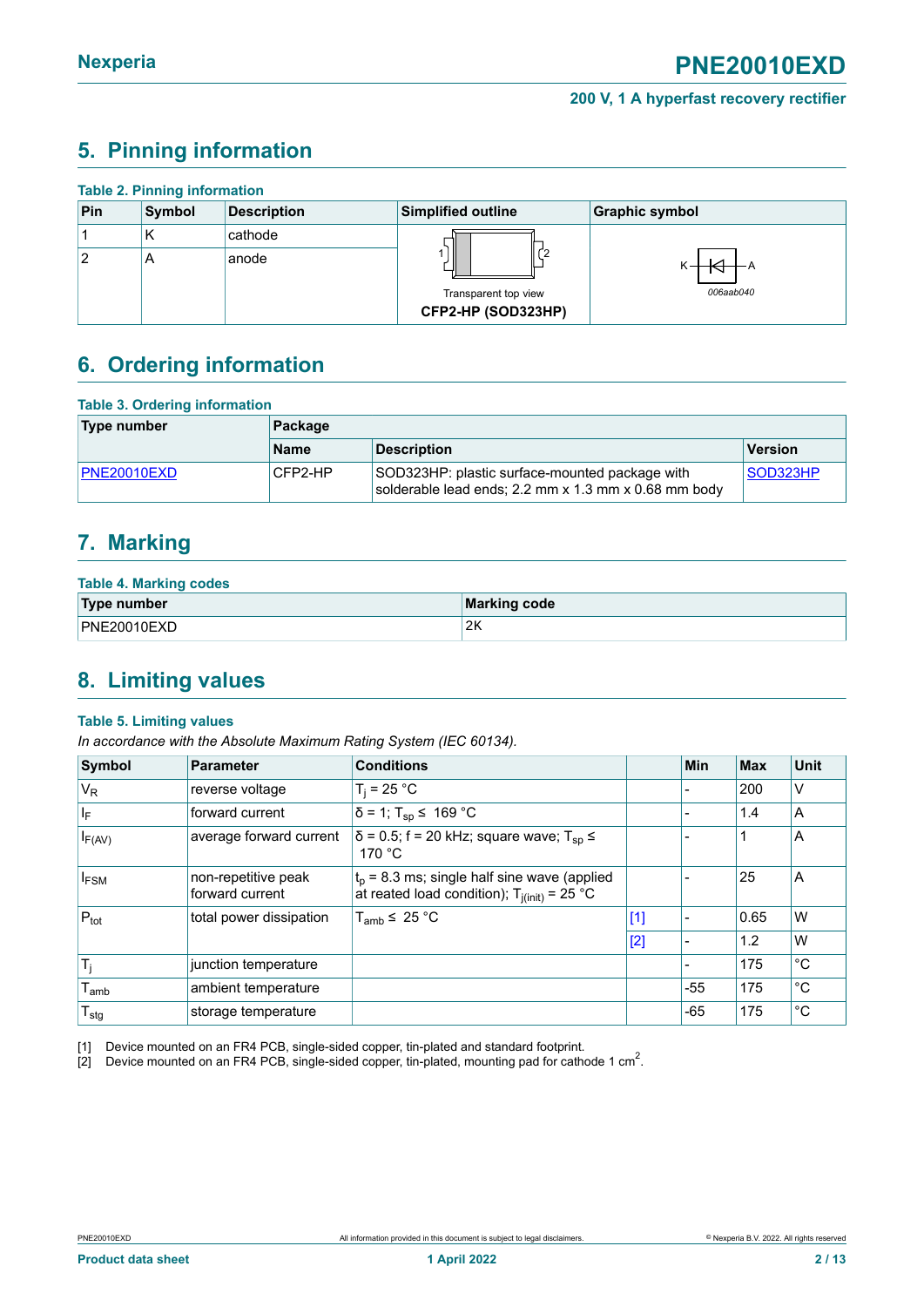### <span id="page-2-1"></span><span id="page-2-0"></span>**9. Thermal characteristics**

#### **Table 6. Thermal characteristics**

| Symbol          | <b>Parameter</b>                                    | <b>Conditions</b> |         | Min                      | <b>Typ</b> | $ $ Max | Unit |
|-----------------|-----------------------------------------------------|-------------------|---------|--------------------------|------------|---------|------|
| $ R_{th(j-a)}$  | thermal resistance from in free air                 |                   | [1] [2] | $\overline{\phantom{0}}$ |            | 230     | K/W  |
|                 | iunction to ambient                                 |                   | [1] [3] |                          |            | 125     | K/W  |
| $ R_{th(j-sp)}$ | thermal resistance from<br>junction to solder point |                   | [4]     |                          |            | 6       | K/W  |

[1] For Schottky barrier diodes thermal runaway has to be considered, as in some applications the reverse power losses PR are a significant part of the total power losses.

[2] Device mounted on an FR4 PCB, single-sided copper, tin-plated and standard footprint.

<sup>1</sup>3] Device mounted on an FR4 PCB, single-sided copper, tin-plated, mounting pad for cathode 1 cm<sup>2</sup>.

[4] Soldering point of cathode tab.

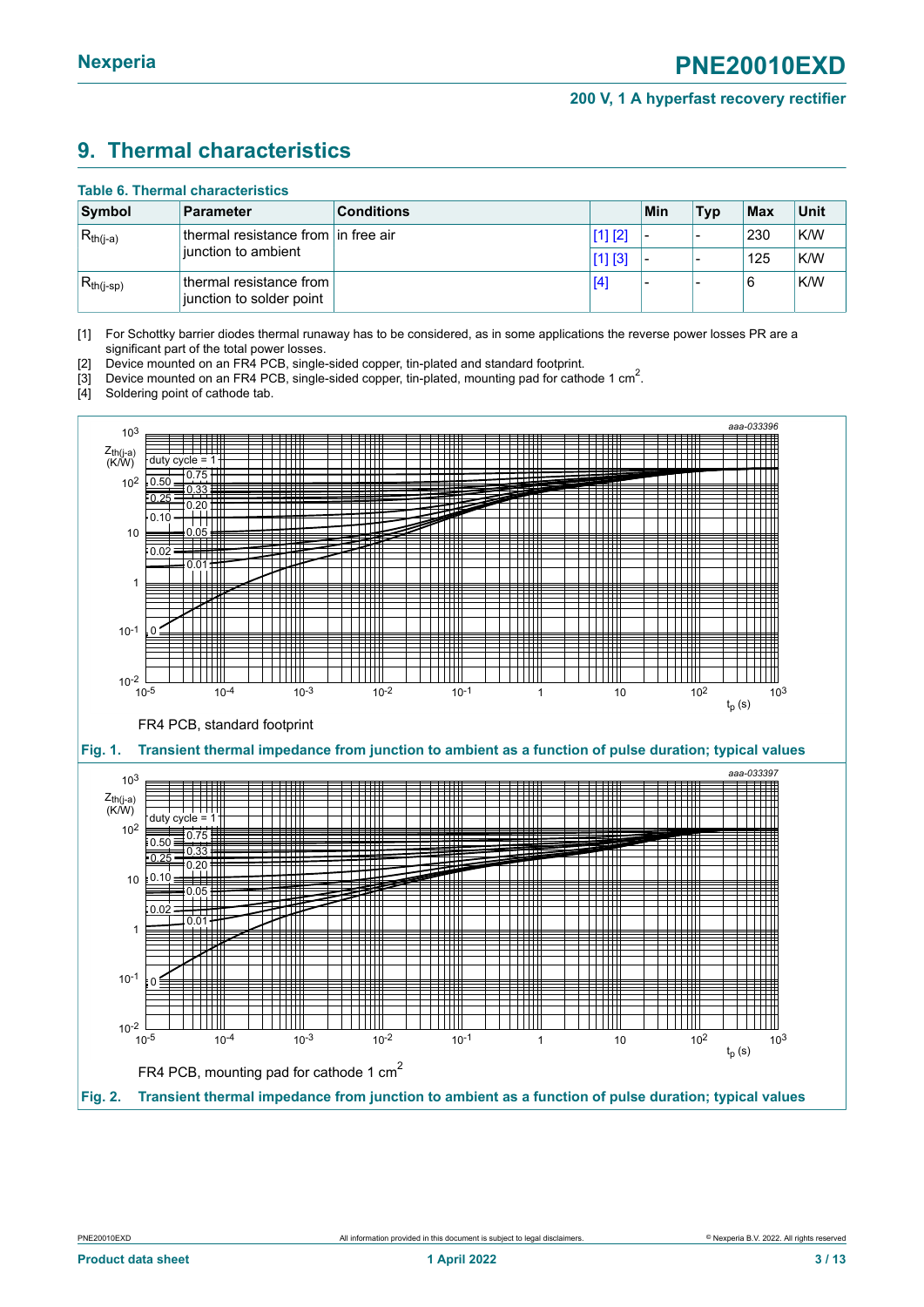# <span id="page-3-1"></span><span id="page-3-0"></span>**10. Characteristics**

| <b>Symbol</b>          | Parameter                        | <b>Conditions</b>                                                                                                     |       | Min                      | <b>Typ</b> | <b>Max</b>     | Unit   |
|------------------------|----------------------------------|-----------------------------------------------------------------------------------------------------------------------|-------|--------------------------|------------|----------------|--------|
| $V_{(BR)R}$            | reverse breakdown<br>voltage     | $I_R$ = 0.1 mA; pulsed; T <sub>i</sub> = 25 °C                                                                        | $[1]$ | 200                      |            |                | v      |
| $V_F$                  | forward voltage                  | $I_F = 0.1$ A; pulsed; $T_i = 25$ °C                                                                                  | $[1]$ | $\overline{\phantom{a}}$ | 720        | 840            | mV     |
|                        |                                  | $I_F = 0.5$ A; pulsed; T <sub>i</sub> = 25 °C                                                                         | $[1]$ |                          | 825        | 935            | mV     |
|                        |                                  | $I_F$ = 1 A; pulsed; T <sub>i</sub> = 25 °C                                                                           |       |                          | 880        | 1020           | mV     |
|                        |                                  | $I_F$ = 1 A; pulsed; T <sub>i</sub> = -40 °C                                                                          |       |                          | 975        | 1100           | mV     |
|                        |                                  | $I_F = 1$ A; pulsed; T <sub>i</sub> = 125 °C                                                                          |       |                          | 730        | 870            | mV     |
| $I_R$                  | reverse current                  | $V_R$ = 200 V; pulsed; T <sub>i</sub> = 25 °C                                                                         |       |                          |            | 75             | nA     |
|                        |                                  | $V_R$ = 200 V; pulsed; T <sub>i</sub> = 125 °C                                                                        |       |                          | 0.6        | 5              | μA     |
|                        |                                  | $V_R$ = 200 V; pulsed; T <sub>i</sub> = 150 °C                                                                        |       |                          | 2.5        | 15             | μA     |
| $C_d$                  | diode capacitance                | $V_R = 4 V$ ; f = 1 MHz; T <sub>i</sub> = 25 °C                                                                       |       |                          | 10         | $\overline{a}$ | pF     |
|                        |                                  | $V_R$ = 10 V; f = 1 MHz; T <sub>i</sub> = 25 °C                                                                       |       |                          | 8          |                | pF     |
| $t_{rr}$               | step recovery                    | reverse recovery time ; $ I_F = 0.5 A$ ; $I_R = 1 A$ ; $I_{R(meas)} = 0.25 A$ ;<br>$T_i = 25 °C$                      |       |                          | 9          | 25             | ns     |
|                        | ramp recovery                    | reverse recovery time ; $ I_F = 1 \text{ A}$ ; dl <sub>F</sub> /dt = 50 A/µs; V <sub>R</sub> = 30 V;<br>$T_i = 25 °C$ |       |                          | 15         |                | ns     |
| $I_{\rm RM}$           | peak reverse recovery<br>current |                                                                                                                       |       |                          | 0.45       |                | A      |
| $Q_{rr}$               | reverse recovery<br>charge       |                                                                                                                       |       |                          | 4          |                | nC     |
| <b>V<sub>FRM</sub></b> | peak forward recovery<br>voltage | $ I_F = 1 A$ ; dl <sub>F</sub> /dt = 50 A/µs; T <sub>i</sub> = 25 °C                                                  |       |                          | 1          |                | $\vee$ |

[1] Very short pulse, in order to maintain a stable junction temperature.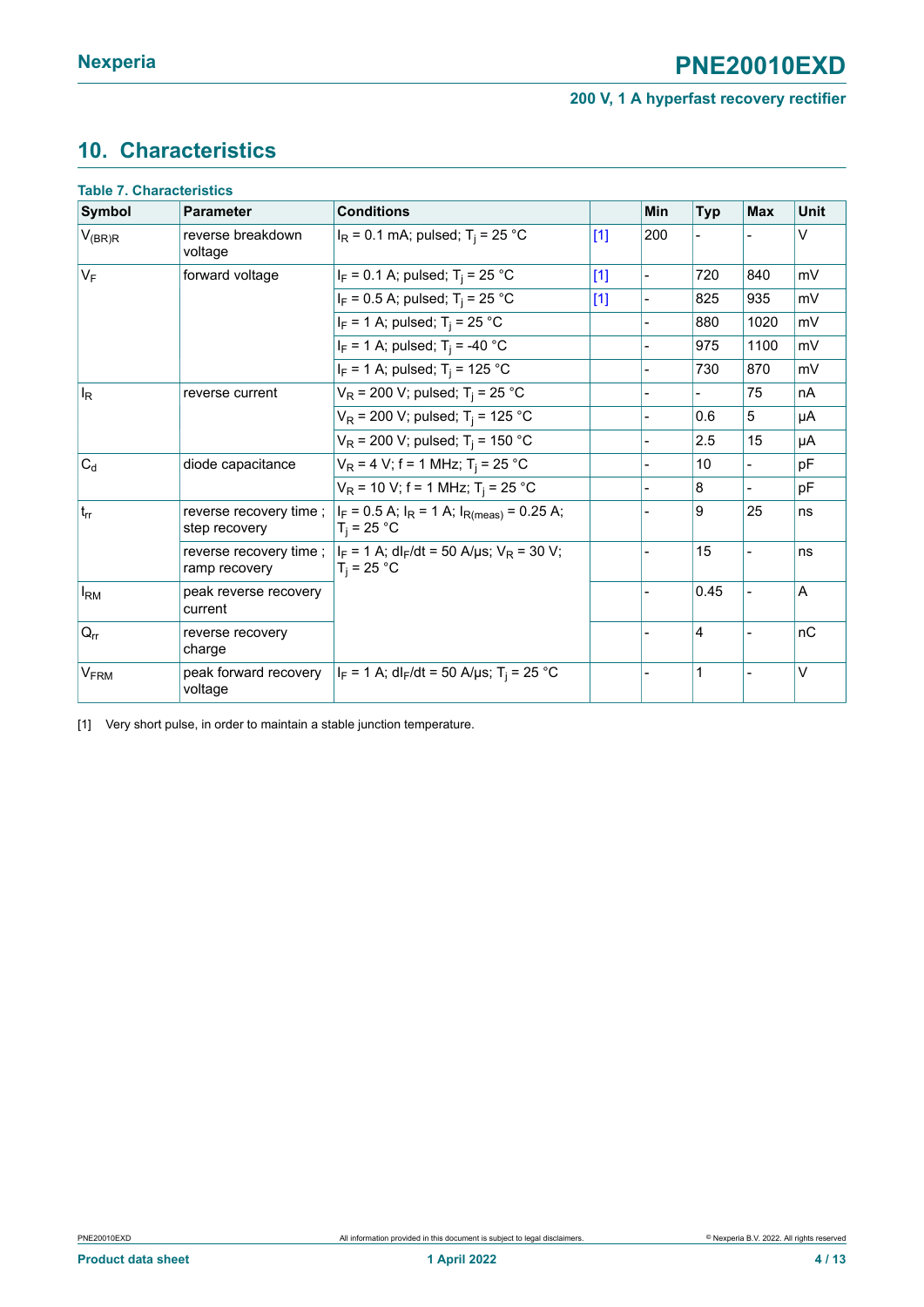#### **200 V, 1 A hyperfast recovery rectifier**

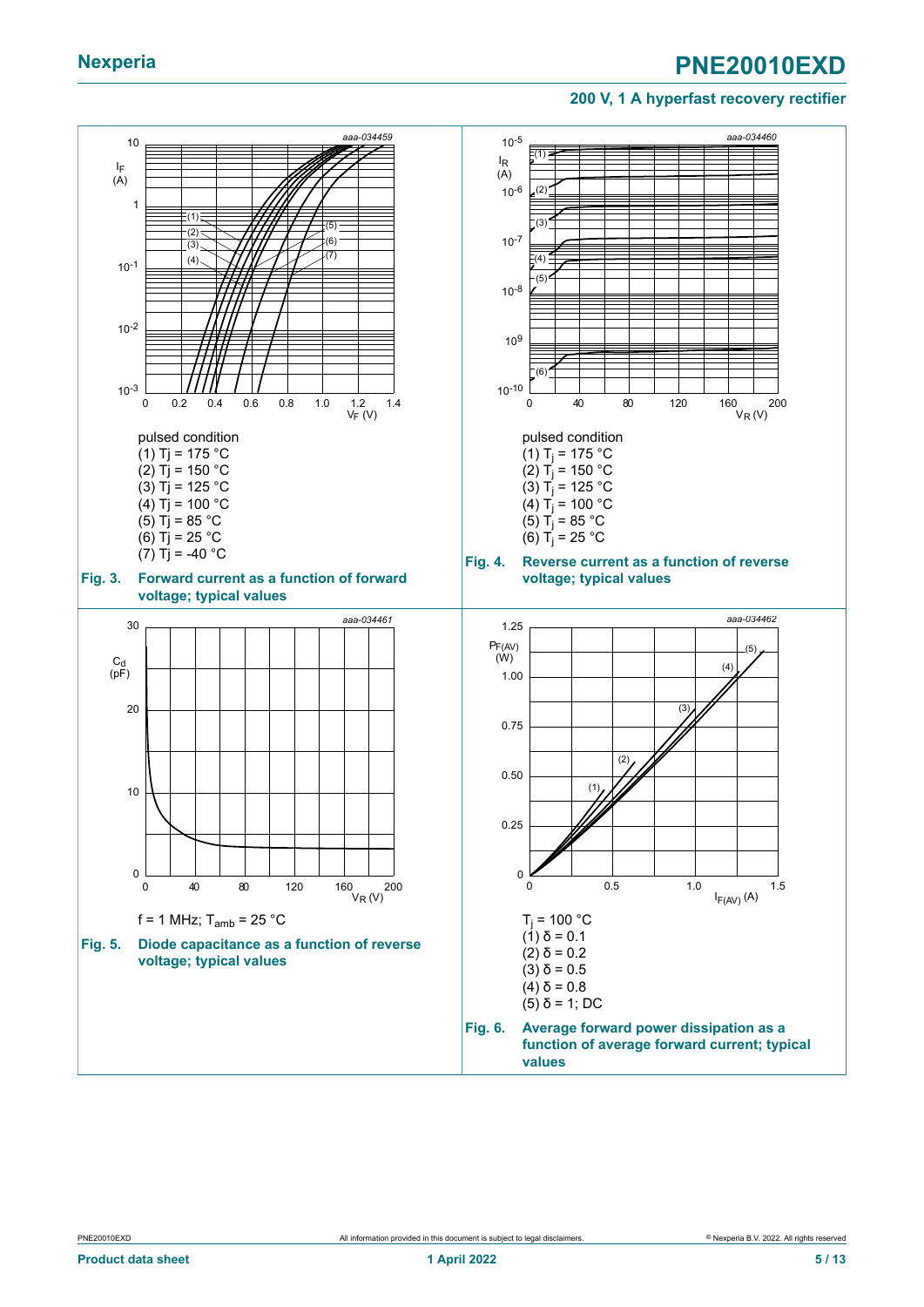#### **200 V, 1 A hyperfast recovery rectifier**

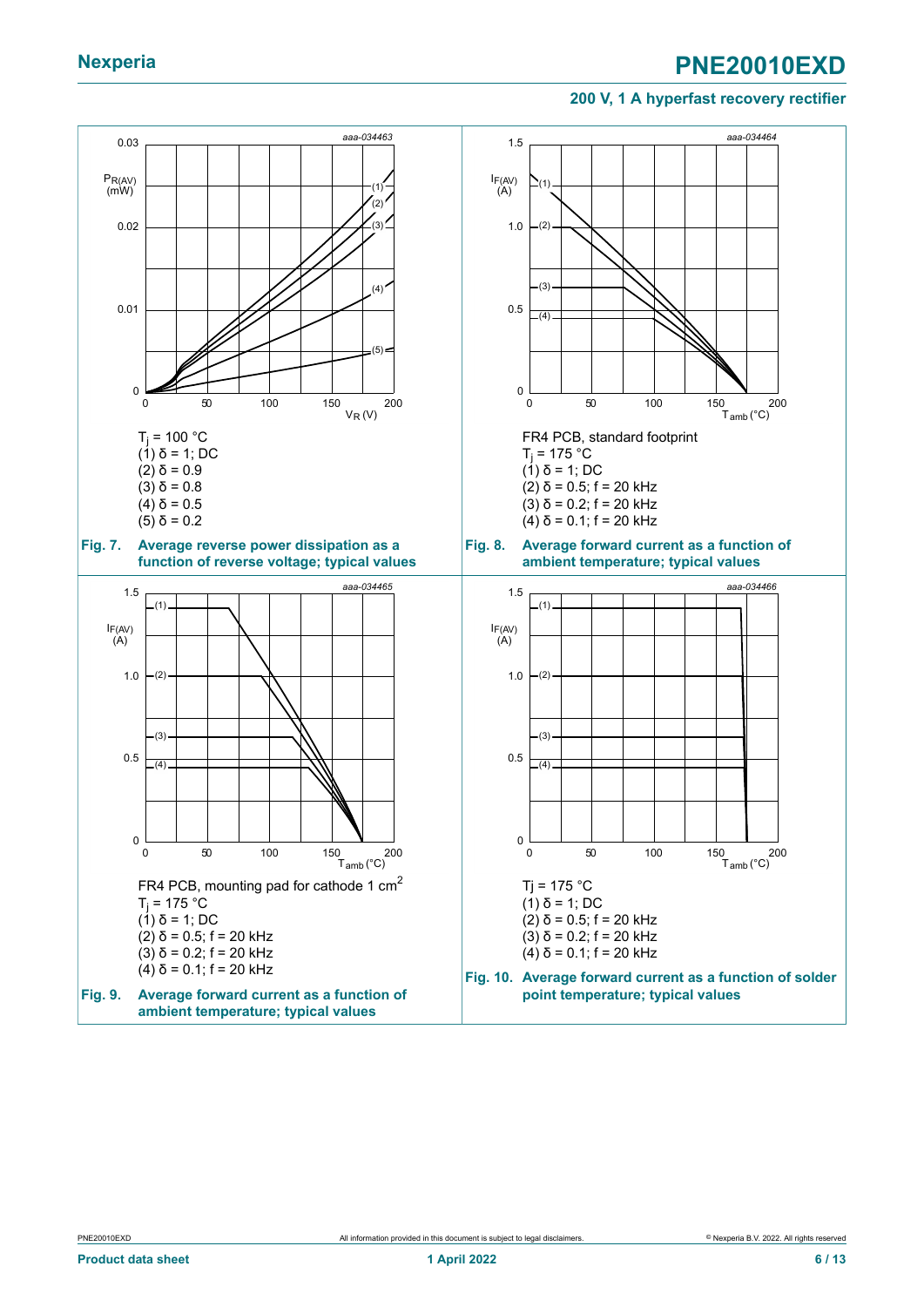#### **200 V, 1 A hyperfast recovery rectifier**

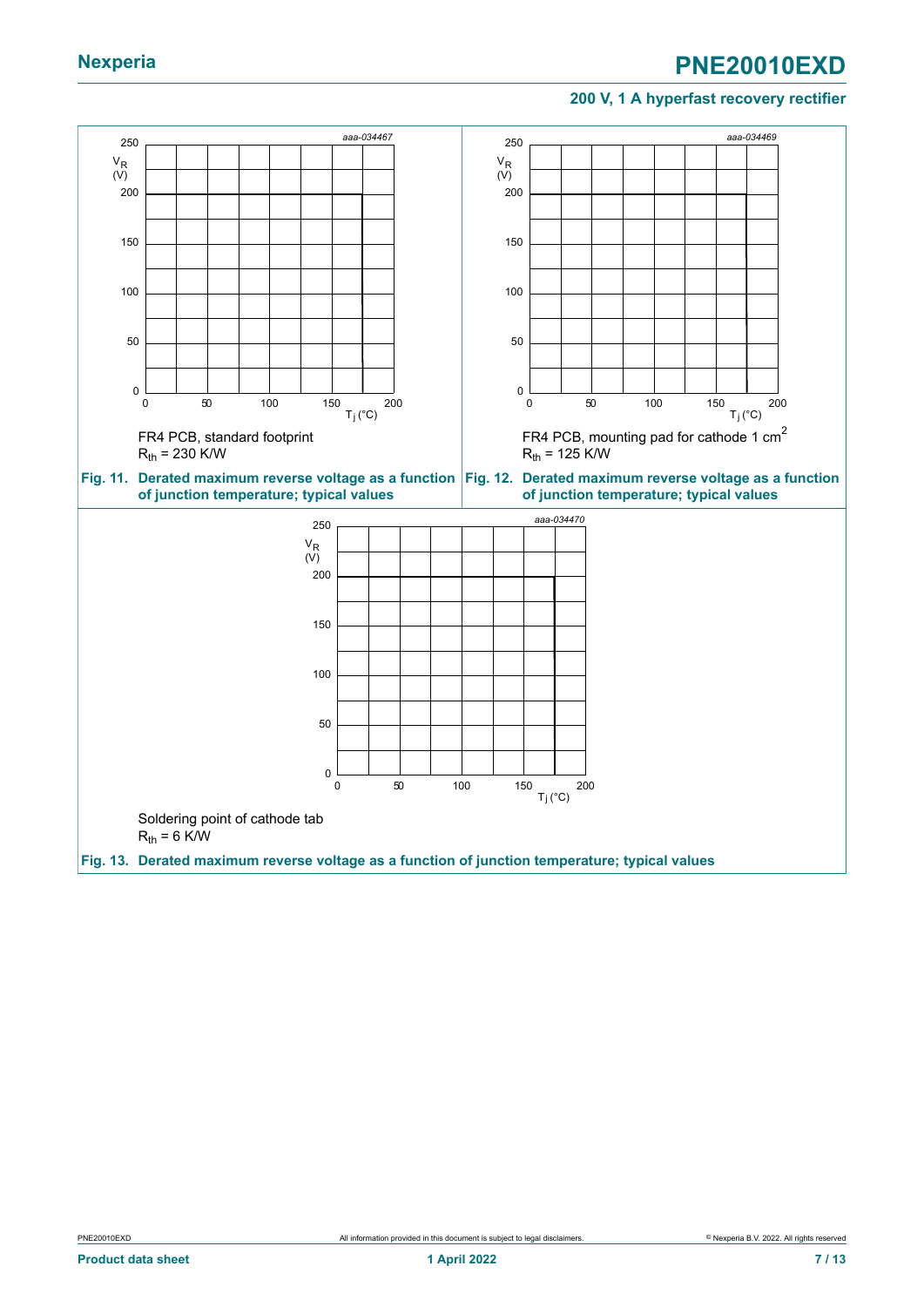### <span id="page-7-0"></span>**11. Test information**

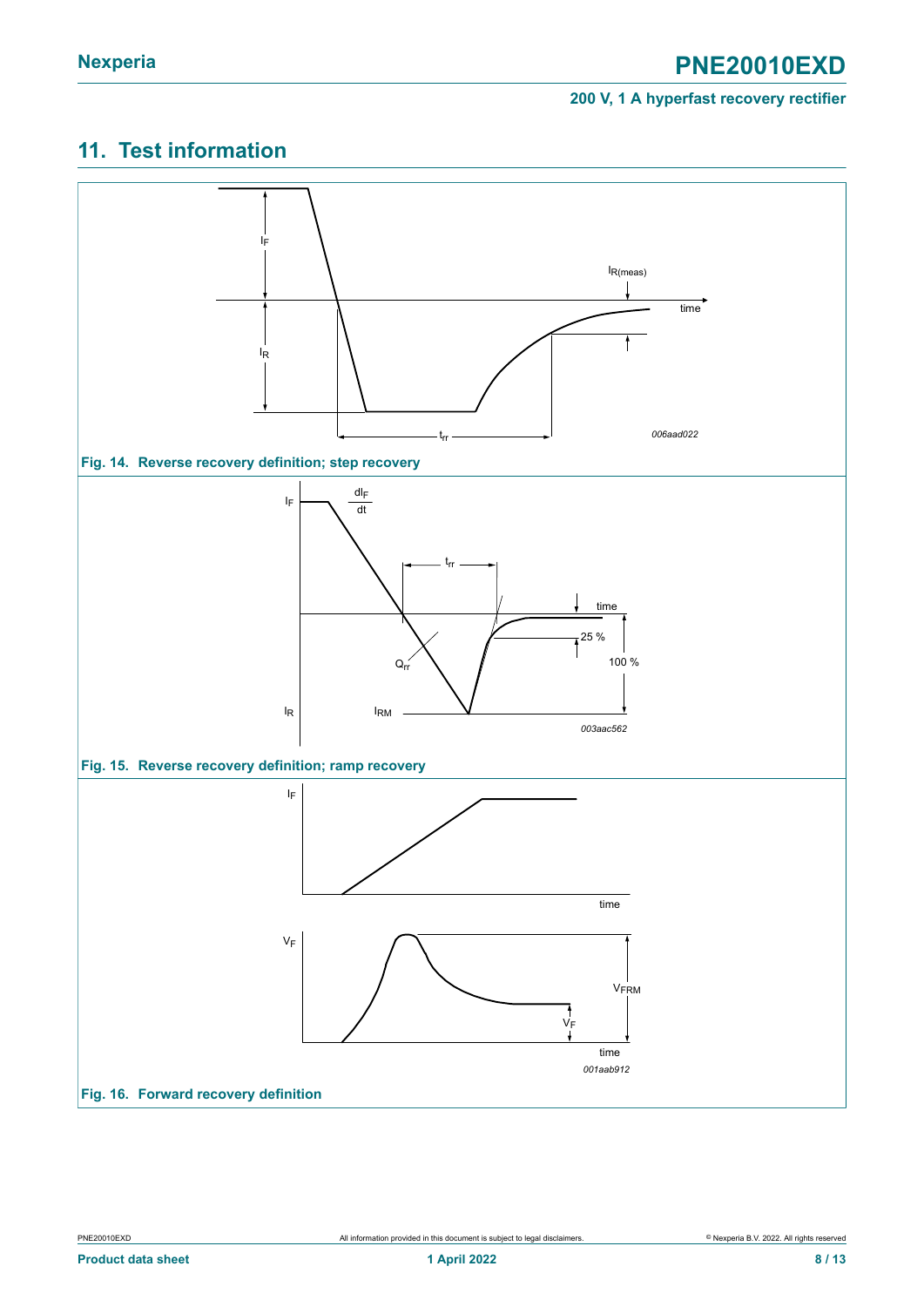#### **200 V, 1 A hyperfast recovery rectifier**



The current ratings for the typical waveforms are calculated according to the equations:

 $I_{F(AV)} = I_M \times \delta$  with  $I_M$  defined as peak current

 $I<sub>RMS</sub>$  = I<sub>F(AV)</sub> at DC, and I<sub>RMS</sub> = I<sub>M</sub> × √δ

with I<sub>RMS</sub> defined as RMS current.

#### <span id="page-8-0"></span>**12. Package outline**

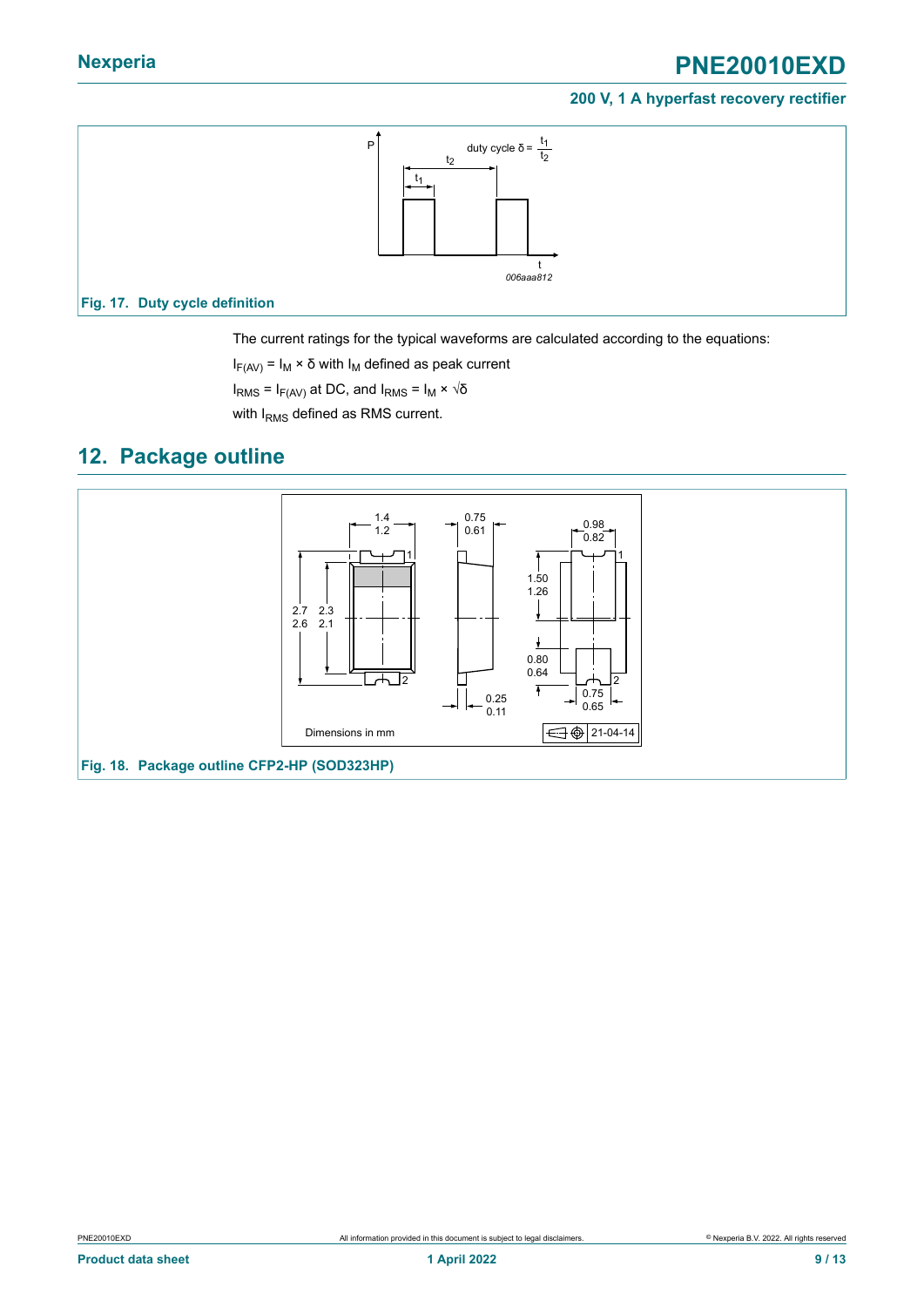# <span id="page-9-0"></span>**13. Soldering**

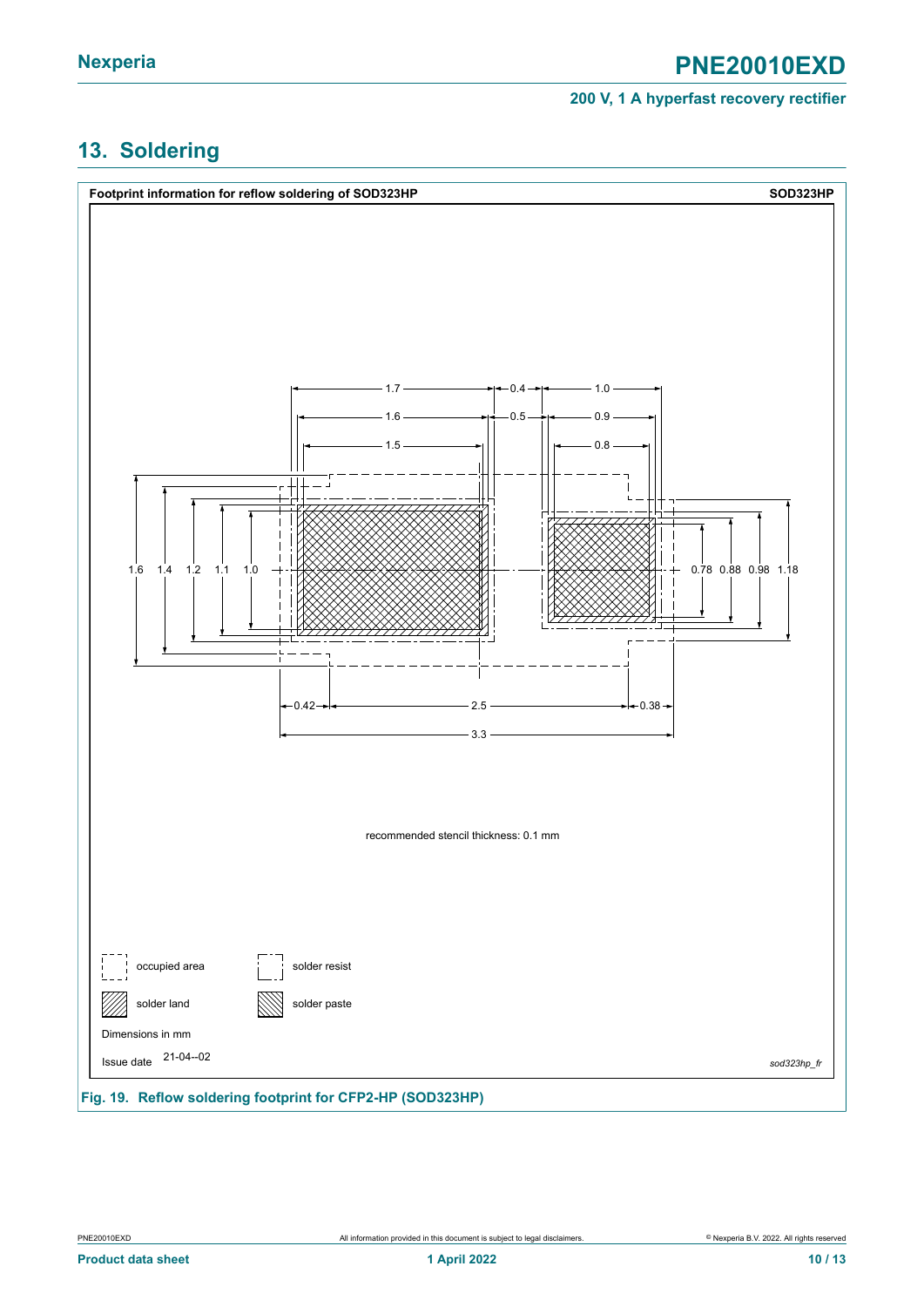# <span id="page-10-0"></span>**14. Revision history**

| <b>Table 8. Revision history</b> |                        |                           |                          |                   |
|----------------------------------|------------------------|---------------------------|--------------------------|-------------------|
| Data sheet ID                    | Release date           | Data sheet status         | Change<br>notice         | <b>Supersedes</b> |
| PNE20010EXD v.2                  | 20220401               | Product data sheet        | $\overline{\phantom{a}}$ | PNE20010EXD v.1   |
| Modifications:                   | Product status changed |                           |                          |                   |
| PNE20010EXD v.1                  | 20220218               | Preliminary data<br>sheet |                          |                   |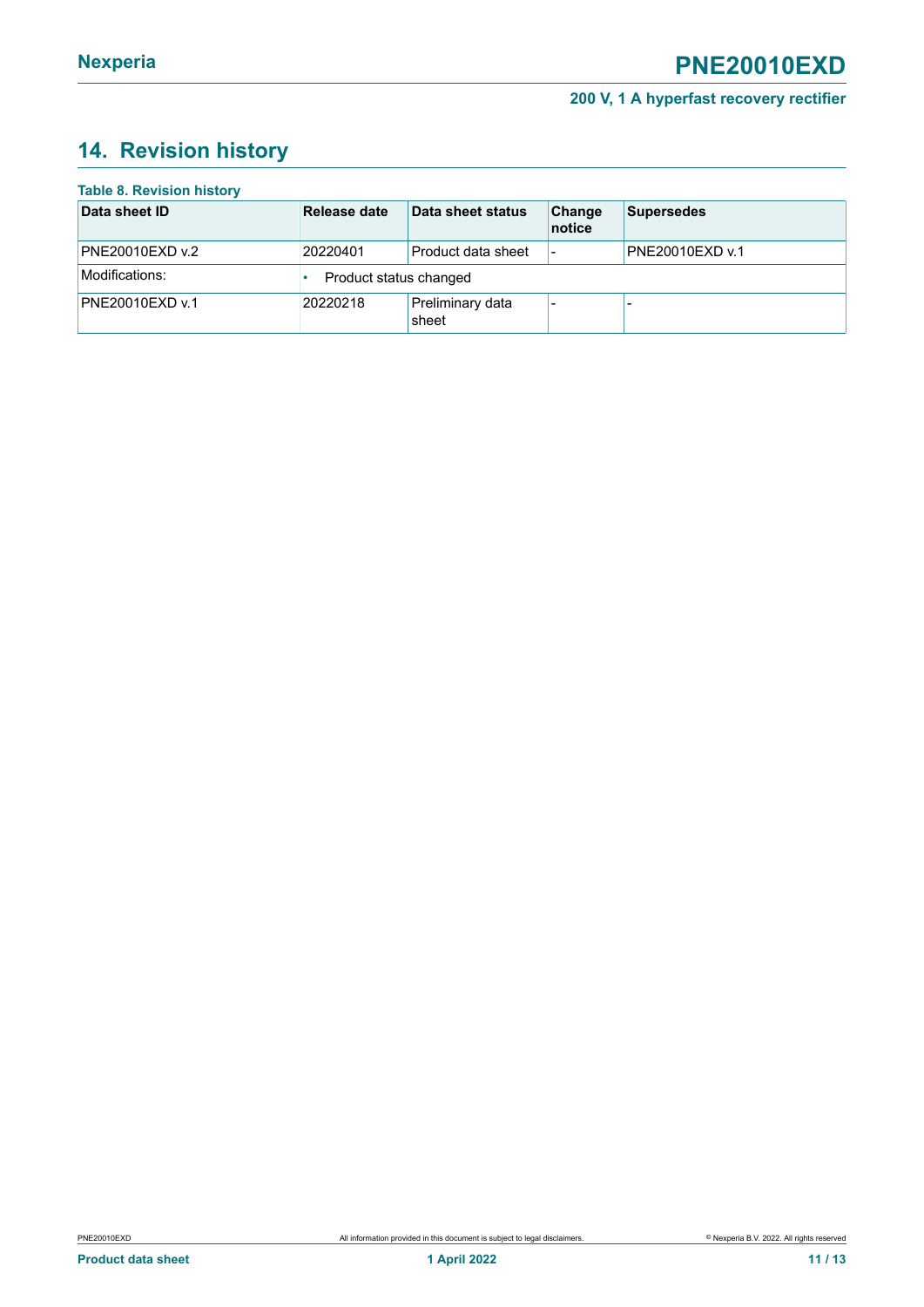### <span id="page-11-0"></span>**15. Legal information**

#### **Data sheet status**

| Document status<br>$[1]$ [2]      | <b>Product</b><br>status [3] | <b>Definition</b>                                                                           |
|-----------------------------------|------------------------------|---------------------------------------------------------------------------------------------|
| Objective [short]<br>data sheet   | Development                  | This document contains data from<br>the objective specification for<br>product development. |
| Preliminary [short]<br>data sheet | Qualification                | This document contains data from<br>the preliminary specification.                          |
| Product [short]<br>data sheet     | Production                   | This document contains the product<br>specification.                                        |

[1] Please consult the most recently issued document before initiating or completing a design.

- The term 'short data sheet' is explained in section "Definitions".
- [3] The product status of device(s) described in this document may have changed since this document was published and may differ in case of multiple devices. The latest product status information is available on the internet at [https://www.nexperia.com.](https://www.nexperia.com)

#### **Definitions**

**Draft** — The document is a draft version only. The content is still under internal review and subject to formal approval, which may result in modifications or additions. Nexperia does not give any representations or warranties as to the accuracy or completeness of information included herein and shall have no liability for the consequences of use of such information.

**Short data sheet** — A short data sheet is an extract from a full data sheet with the same product type number(s) and title. A short data sheet is intended for quick reference only and should not be relied upon to contain detailed and full information. For detailed and full information see the relevant full data sheet, which is available on request via the local Nexperia sales office. In case of any inconsistency or conflict with the short data sheet, the full data sheet shall prevail.

**Product specification** — The information and data provided in a Product data sheet shall define the specification of the product as agreed between Nexperia and its customer, unless Nexperia and customer have explicitly agreed otherwise in writing. In no event however, shall an agreement be valid in which the Nexperia product is deemed to offer functions and qualities beyond those described in the Product data sheet.

#### **Disclaimers**

**Limited warranty and liability** — Information in this document is believed to be accurate and reliable. However, Nexperia does not give any representations or warranties, expressed or implied, as to the accuracy or completeness of such information and shall have no liability for the consequences of use of such information. Nexperia takes no responsibility for the content in this document if provided by an information source outside of Nexperia.

In no event shall Nexperia be liable for any indirect, incidental, punitive, special or consequential damages (including - without limitation - lost profits, lost savings, business interruption, costs related to the removal or replacement of any products or rework charges) whether or not such damages are based on tort (including negligence), warranty, breach of contract or any other legal theory.

Notwithstanding any damages that customer might incur for any reason whatsoever, Nexperia's aggregate and cumulative liability towards customer for the products described herein shall be limited in accordance with the Terms and conditions of commercial sale of Nexperia.

**Right to make changes** — Nexperia reserves the right to make changes to information published in this document, including without limitation specifications and product descriptions, at any time and without notice. This document supersedes and replaces all information supplied prior to the publication hereof

**Suitability for use** — Nexperia products are not designed, authorized or warranted to be suitable for use in life support, life-critical or safety-critical systems or equipment, nor in applications where failure or malfunction of an Nexperia product can reasonably be expected to result in personal

injury, death or severe property or environmental damage. Nexperia and its suppliers accept no liability for inclusion and/or use of Nexperia products in such equipment or applications and therefore such inclusion and/or use is at the customer's own risk.

**Quick reference data** — The Quick reference data is an extract of the product data given in the Limiting values and Characteristics sections of this document, and as such is not complete, exhaustive or legally binding.

**Applications** — Applications that are described herein for any of these products are for illustrative purposes only. Nexperia makes no representation or warranty that such applications will be suitable for the specified use without further testing or modification.

Customers are responsible for the design and operation of their applications and products using Nexperia products, and Nexperia accepts no liability for any assistance with applications or customer product design. It is customer's sole responsibility to determine whether the Nexperia product is suitable and fit for the customer's applications and products planned, as well as for the planned application and use of customer's third party customer(s). Customers should provide appropriate design and operating safeguards to minimize the risks associated with their applications and products.

Nexperia does not accept any liability related to any default, damage, costs or problem which is based on any weakness or default in the customer's applications or products, or the application or use by customer's third party customer(s). Customer is responsible for doing all necessary testing for the customer's applications and products using Nexperia products in order to avoid a default of the applications and the products or of the application or use by customer's third party customer(s). Nexperia does not accept any liability in this respect.

**Limiting values** — Stress above one or more limiting values (as defined in the Absolute Maximum Ratings System of IEC 60134) will cause permanent damage to the device. Limiting values are stress ratings only and (proper) operation of the device at these or any other conditions above those given in the Recommended operating conditions section (if present) or the Characteristics sections of this document is not warranted. Constant or repeated exposure to limiting values will permanently and irreversibly affect the quality and reliability of the device.

**Terms and conditions of commercial sale** — Nexperia products are sold subject to the general terms and conditions of commercial sale, as published at [http://www.nexperia.com/profile/terms,](http://www.nexperia.com/profile/terms) unless otherwise agreed in a valid written individual agreement. In case an individual agreement is concluded only the terms and conditions of the respective agreement shall apply. Nexperia hereby expressly objects to applying the customer's general terms and conditions with regard to the purchase of Nexperia products by customer.

**No offer to sell or license** — Nothing in this document may be interpreted or construed as an offer to sell products that is open for acceptance or the grant, conveyance or implication of any license under any copyrights, patents or other industrial or intellectual property rights.

**Export control** — This document as well as the item(s) described herein may be subject to export control regulations. Export might require a prior authorization from competent authorities.

**Non-automotive qualified products** — Unless this data sheet expressly states that this specific Nexperia product is automotive qualified, the product is not suitable for automotive use. It is neither qualified nor tested in accordance with automotive testing or application requirements. Nexperia accepts no liability for inclusion and/or use of non-automotive qualified products in automotive equipment or applications.

In the event that customer uses the product for design-in and use in automotive applications to automotive specifications and standards, customer (a) shall use the product without Nexperia's warranty of the product for such automotive applications, use and specifications, and (b) whenever customer uses the product for automotive applications beyond Nexperia's specifications such use shall be solely at customer's own risk, and (c) customer fully indemnifies Nexperia for any liability, damages or failed product claims resulting from customer design and use of the product for automotive applications beyond Nexperia's standard warranty and Nexperia's product specifications.

**Translations** — A non-English (translated) version of a document is for reference only. The English version shall prevail in case of any discrepancy between the translated and English versions.

#### **Trademarks**

Notice: All referenced brands, product names, service names and trademarks are the property of their respective owners.